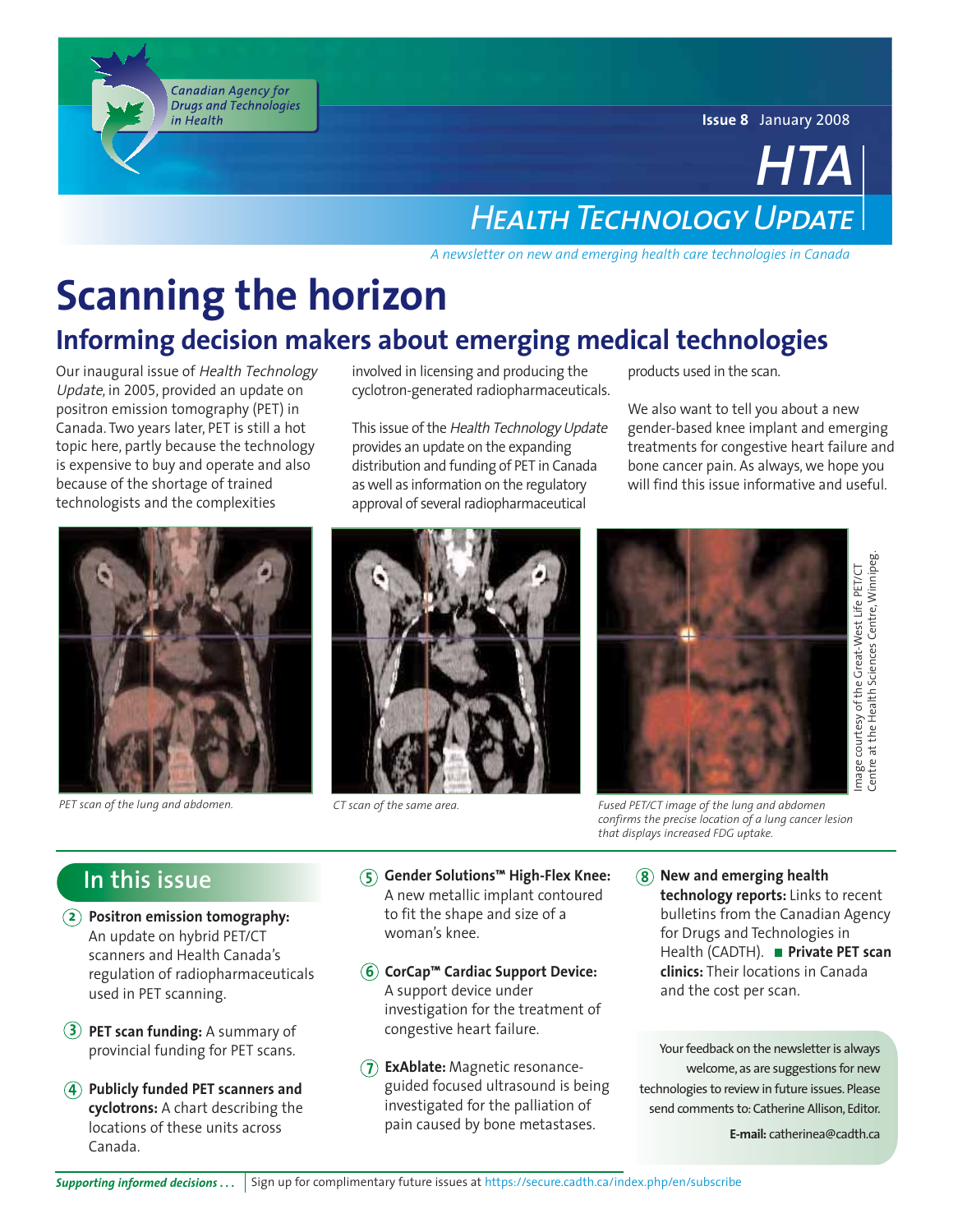# **Positron Emission Tomography in Canada: An Update**

Positron emission tomography (PET) is a non-invasive nuclear medicine imaging technology that produces images of metabolic processes in the body. PET can be used to visualize abnormalities of metabolism caused by cancer, heart disease, and neurological disorders.

### **Hybrid PET/CT Scanners**

Hybrid scanners that have both PET and computed tomography (CT) components became commercially available in 2001.<sup>1</sup> These are quickly replacing stand-alone PET scanners.

The hybrid machine allows CT and PET images to be collected sequentially on the same device. The x-ray CT image shows a detailed view of the anatomy, while the PET component maps both normal and abnormal tissue function. The resulting fused image allows functional abnormalities to be pinpointed within the body with greater accuracy. $1-3$ 

The hybrid machine also reduces the overall scanning time by 30% to 40% compared with a stand-alone PET scan. This allows higher patient throughput and a more comfortable exam for the patient,<sup>2</sup> which can be completed during a single session.



*Siemens Biograph™ 16 HR PET/CT scanner*

#### **How It Works**

Prior to the PET/CT scan, patients receive an intravenous injection of 18-fluoro-2 deoxyglucose (FDG), a glucose molecule that is attached to a radioactive tracer (fluorine-18). Fast-growing tumour cells absorb glucose more quickly than healthy tissue; and when the radiolabelled glucose accumulates in malignant tissues, it shows up as "hot spots" on the PET scan image. In heart disease and neurological disorders, the PET image can reveal the location of malfunctions, such as the locus of seizures in epilepsy or areas of poor blood flow in heart disease.

### **FDG Production**

FDG is produced in a laboratory from radioisotopes generated by a cyclotron (particle accelerator). FDG has a short shelf life and must be delivered to the PET scanning facility within five hours of production.<sup>4</sup> Therefore, PET scanners must be located relatively close to a cyclotron, which may limit the use of this

### **Recent Report Assessing PET**

A review of the clinical and costeffectiveness of PET is beyond the scope of this newsletter, but a recent report from the UK may be of interest:

Overview of the clinical effectiveness of positron emission tomography imaging in selected cancers. UK National Institute for Health Research, Health Technology Assessment Programme. Available: http://www.hta.ac.uk/ fullmono/mon1144.pdf>>

technology in some parts of Canada. The locations of publicly funded cyclotrons are shown in a chart on page 4.

### **FDG Regulations**

In Canada, FDG is regulated as a radiopharmaceutical drug. Four manufacturers have obtained Health Canada approval to use FDG for specific indications (see the table below).

However, most FDG used for clinical PET scanning in Canada is currently regulated as an investigational drug and accessed using a Clinical Trial Application. Centres that provide PET scans must serve as a clinical trial sponsor and gather clinical efficacy and safety data for all patients who receive FDG.

#### References

- 1. Gamez C, et al. J Thor Oncol 2006;1(1):74-7.
- 2. Sureshbabu W, et al. J Nucl Med Technol 2005;33(3):156-61.
- 3. Ratko TA, et al. J Clin Outcomes Manage 2006;13(3):157-8,161-75.
- 4. Pearcey R, et al. Cancer Care Can 2006;15-6. Available:

http://www.canceradvocacy.ca/reportcard/200 6/PET%20SCANNING%20IN%20CANADA%20- %20CACC%20REPORT%20CARD%20ON%20CA NCER%202006.pdf

#### **FDG products that have received Health Canada approval**

| <b>FDG Trade Name</b>  | Manufacturer                                                   | <b>Diagnostic Indication(s) for Use</b> |  |
|------------------------|----------------------------------------------------------------|-----------------------------------------|--|
| CanTrace <sup>**</sup> | IPET Pharmaceuticals Inc.,*<br>Vancouver, BC                   | Breast, lung, and colorectal cancer     |  |
| Glucovision            | <b>Hamilton Health Sciences</b><br>Corporation, Hamilton, ON   | Lung cancer                             |  |
| FluGlucoScan injection | Alberta Cancer Board.<br>Edmonton, AB                          | Lung and colorectal cancer              |  |
| Gludef <sup>®</sup>    | Bristol-Myers Squibb<br>Medical Imaging,"<br>Saint-Laurent, OC | Lung cancer                             |  |

\* private company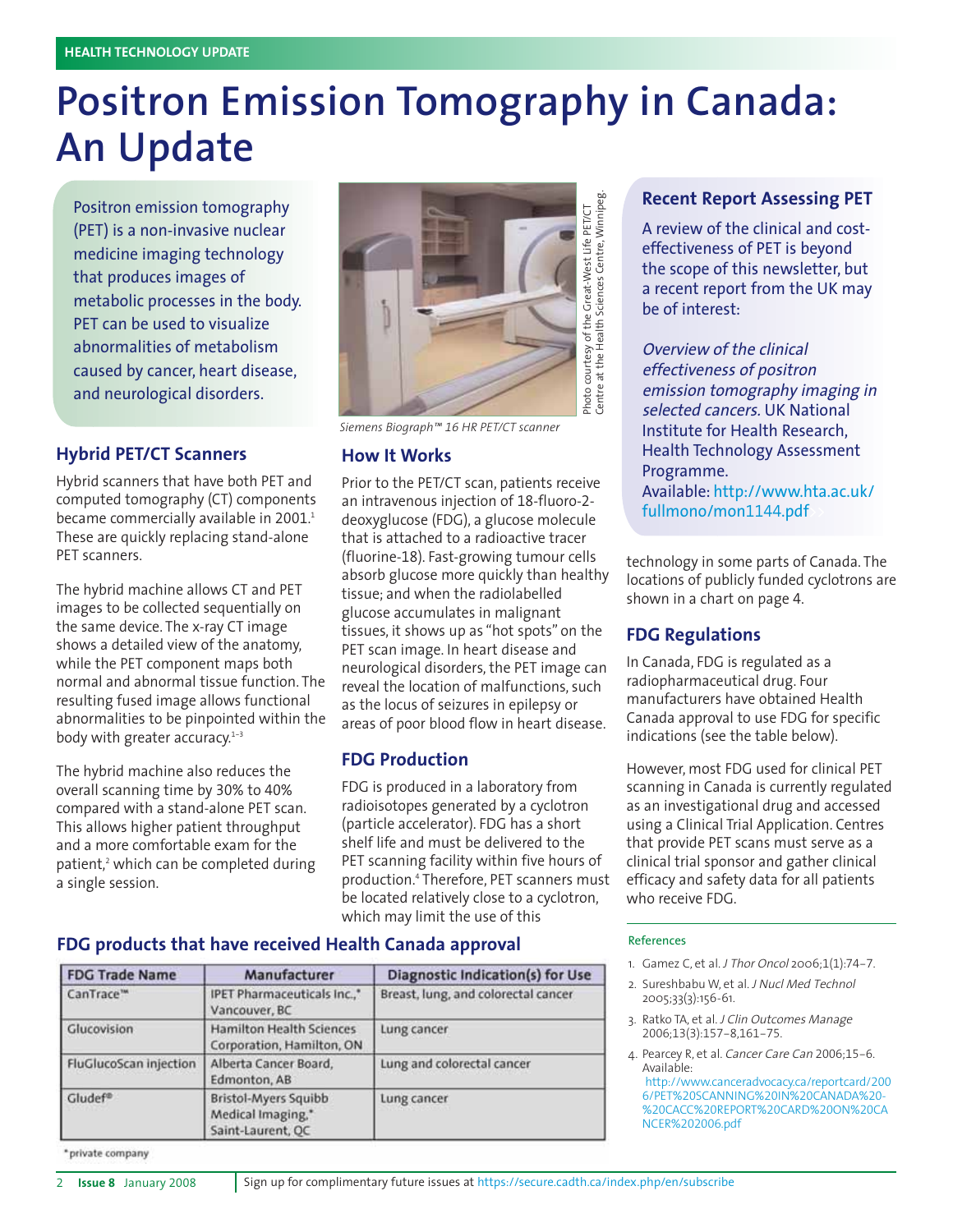# **PET Scan Funding in Canada**

The clinical use of positron emission tomography (PET) in Canada continues to expand, primarily for the evaluation and management of several types of cancer.

As of November 2007, there were 22 centres performing publicly funded PET scans in seven Canadian provinces. See page 4 for the location of the scanners as well as the cyclotron and FDG manufacturing sites. Privately owned PET centres in Canada are shown in the table on page 8.

The largest expansion of PET services has occurred in Quebec, with a 14-fold increase in operational funding since 2005. It is anticipated that by early 2009 there will be a total of 12 PET/CT scanners performing clinical scans in Quebec following the installation of five new scanners at hospitals in Trois-Rivières, Gatineau, Rimouski, Chicoutimi, and Quebec City.

## Provincial Funding for PET Scans

ALBERTA will fund approximately 3,500 clinical PET scans in 2008 from global regional health budgets. Source: Dr. Sandy McEwan, Cross Cancer Institute, Edmonton.

BRITISH COLUMBIA funds 3,000 PET scans annually at the BC Cancer Agency's Vancouver Centre. Source: Dr. Don Wilson, BC Cancer Agency, Vancouver.

MANITOBA is funding up to 1,000 PET scans annually from global regional health budgets. This will double to 2,000 scans annually when a new cyclotron becomes operational in Winnipeg in early 2008. Source: Shirley Dzogan, Manitoba Health, Winnipeg.

NEW BRUNSWICK's operational funding is set at \$1.335 million to perform 600 PET scans annually with one PET/CT scanner in Saint John. This funding is expected to double when a second PET/CT scanner opens in Moncton in 2008 or 2009. Source: François Varin, Department of Health, Hospital Services, Fredericton.

NOVA SCOTIA will fund 1,500 PET scans annually when a new PET/CT scanner opens in February 2008. Operational

funding is set at \$1.9 million per year while FDG is supplied from Sherbrooke, Quebec. Funding will decrease to approximately \$800,000 annually when a new cyclotron and FDG manufacturing site open in Halifax in 2009.

Source: Abe Almeda, Nova Scotia Department of Health, Halifax.

"ONTARIO provides funding for PET scans through clinical trials, two registry studies, and the Ontario PET Access Program. Three active clinical trials evaluate the role of PET in the diagnosis and staging of head and neck cancer, metastatic lung cancer, and colorectal cancer with liver metastases. Two clinical trials (on potentially resectable nonsmall cell lung cancer and breast cancer) have completed patient accrual and the results are being analyzed. The Ontario PET Steering Committee is considering indications for new clinical trials. The Ontario Cancer PET registry study coordinated by Hamilton Health Sciences Centre provides PET scans for patients with a solitary pulmonary nodule, potentially resectable non-small cell lung cancer, or suspected recurrent cancers (thyroid, germ cell, and colorectal) with elevated tumour marker but negative anatomical findings in traditional imaging tests. The Ontario Cardiac PET Registry Study led by the

University of Ottawa Heart Institute provides FDG PET myocardial viability assessments to patients with severe ventricular dysfunction being considered for revascularization or a heart transplant. Patients who are not candidates for the clinical trials or registry studies may apply for a PET scan through the Ontario PET Access Program. A panel of an oncologist, a nuclear medicine physician, and a radiologist reviews each application on a case-by-case basis, and determines whether a PET scan would be appropriate. The number of PET scans being provided in Ontario is not limited by funding, but depends on patient need. Based on current indications recommended by the Ontario PET Steering Committee, approximately 2,000 PET scans are currently anticipated in fiscal year 2007/2008."

Submitted by: Shirley Lee, Ontario Ministry of Health and Long-Term Care, Medical Advisory Secretariat, Toronto.

QUEBEC will fund 21,000 PET scans at 12 scanning facilities during 2008. Operational funding for the scans is approximately \$14 million. Source: Serge Péloquin, Ministère de la Santé et des Services sociaux du Québec, Quebec City.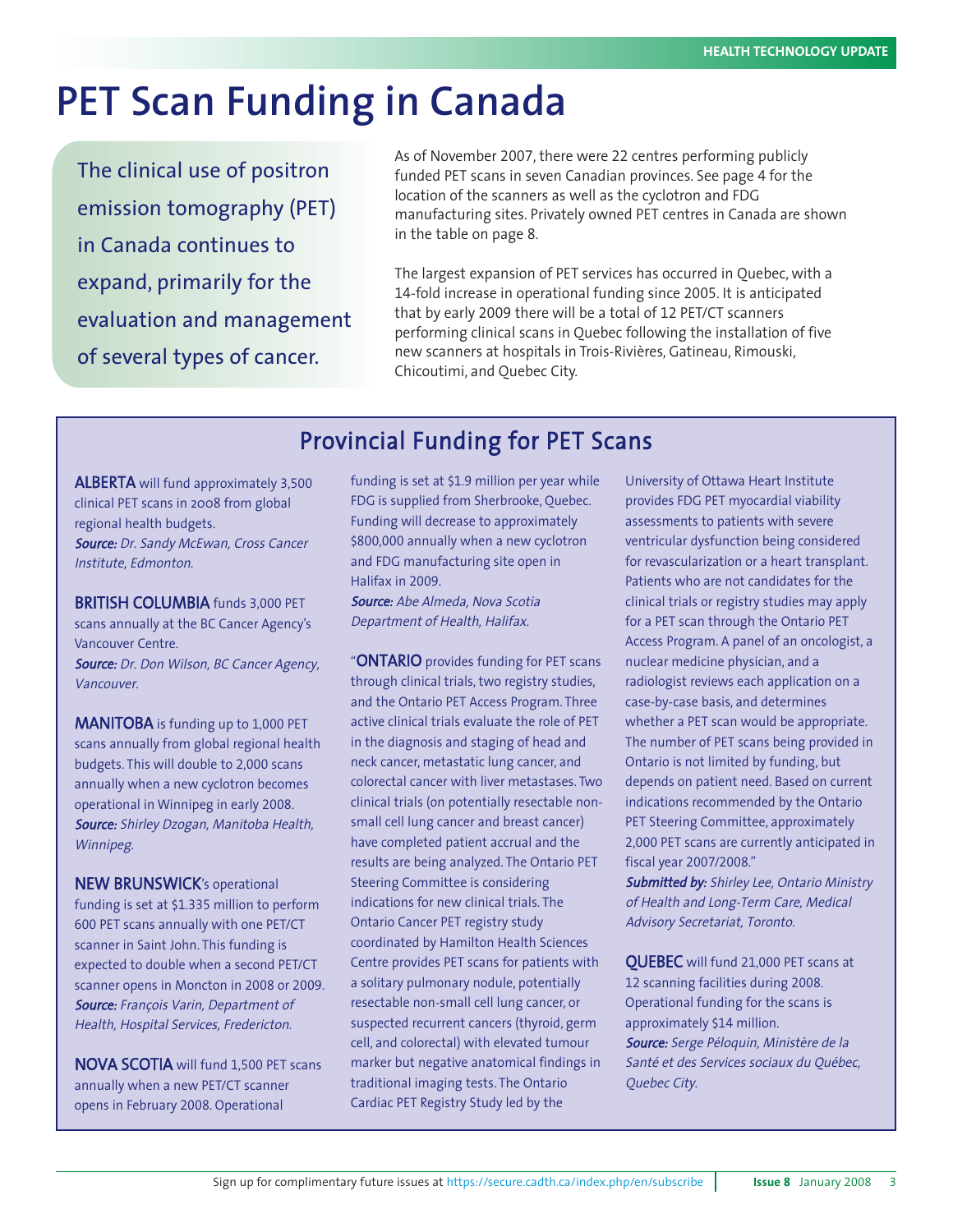## **Publicly Funded PET Scanners and Cyclotrons in Canada**

| Province            | <b>Hospital or Centre,</b><br>and Province                                              | <b>Type (number of</b><br>scanners)                                      | <b>Number of</b><br>Cyclotrons             | <b>Additional Information</b>                                                                                                                 |
|---------------------|-----------------------------------------------------------------------------------------|--------------------------------------------------------------------------|--------------------------------------------|-----------------------------------------------------------------------------------------------------------------------------------------------|
| British<br>Columbia | BC Cancer Agency,<br>Vancouver                                                          | PET/CT (1)                                                               | ı.                                         | TRIUMF cyclotron operates principally for research                                                                                            |
|                     |                                                                                         |                                                                          | 1<br>(anticipated)                         | New on-site cyclotron and radiopharmaceutical<br>lab expected to be operational in fall 2008                                                  |
| Alberta             | Cross Cancer Institute,<br>Edmonton                                                     | PET (1)<br>(used for research only)<br>PET/CT (1)                        | 1                                          |                                                                                                                                               |
|                     | University of Alberta<br>Hospital, Edmonton                                             | PET/CT (1)                                                               |                                            | FDG obtained from Cross Cancer Institute.                                                                                                     |
|                     | Foothills Hospital, Calgary                                                             | PET/CT(1)                                                                |                                            | FDG obtained from Cross Cancer Institute                                                                                                      |
| Manitoba            | Health Sciences Centre,<br>Winnipeg                                                     | <b>PET/CT (1)</b>                                                        | 1<br>(anticipated)                         | New on-site cyclotron expected<br>to be operational in 2008                                                                                   |
| Ontario             | Hamilton Health Sciences,<br>Hamilton                                                   | PET (1)                                                                  | 1                                          |                                                                                                                                               |
|                     | St. Joseph's Healthcare,<br>Hamilton                                                    | PET/CT(1)                                                                |                                            |                                                                                                                                               |
|                     | Ottawa Hospital, Ottawa                                                                 | PET/CT(1)                                                                |                                            |                                                                                                                                               |
|                     | Ottawa Heart Institute,<br>Ottawa                                                       | PET/CT (1)<br>PET(1)                                                     | $\mathbf{1}$                               | The PET scanner will be decommissioned in 2008                                                                                                |
|                     | Centre for Addiction and<br>Mental Health, Toronto                                      | PET (1)<br>PET/CT (1)<br>(both scanners used for<br>brain research only) | 1                                          |                                                                                                                                               |
|                     | Princess Margaret Hospital,<br>Toronto                                                  | PET/CT (2)                                                               | 1<br>(anticipated)                         | New on-site cyclotron expected<br>to be operational in late 2009                                                                              |
|                     | Sunnybrook Health<br>Sciences Centre, Toronto                                           | PET/CT(1)                                                                |                                            |                                                                                                                                               |
|                     | St. Joseph's Health Care,<br>London                                                     | PET/CT (1)                                                               | $\mathbf{1}$<br>(anticipated)              | New on-site cyclotron expected<br>to be operational in 2009                                                                                   |
|                     | Hospital for Sick Children,<br>Toronto                                                  | PET/CT(1)                                                                |                                            |                                                                                                                                               |
| Quebec*             | McGill University Health<br>Centre (Montreal General<br>Hospital), Montreal             | PET/CT(1)                                                                |                                            | FDG obtained from Montreal Neurological<br>Institute and Sherbrooke cyclotrons                                                                |
|                     | Hôtel-Dieu Hospital<br>(Centre hospitalier de<br>l'Université de Montréal),<br>Montreal | PET/CT(1)                                                                |                                            | FDG obtained from privately owned cyclotron<br>(Pharmalogic, Montreal)                                                                        |
|                     | Hötel-Dieu Hospital<br>(Centre hospitalier<br>universitaire de Québec),<br>Quebec City  | <b>PET/CT (1)</b>                                                        |                                            |                                                                                                                                               |
|                     | University of Sherbrooke<br>Hospital, Sherbrooke                                        | PET/CT (1)                                                               | 1                                          | Second on-site cyclotron planned for 2010                                                                                                     |
|                     | Jewish General Hospital,<br>Montreal                                                    | PET/CT(1)                                                                |                                            | FDG obtained from Pharmalogic                                                                                                                 |
|                     | Maisonneuve-Rosemont<br>Hospital, Montreal                                              | PET/CT(1)<br>expected to be<br>operational in<br>January 2008            |                                            |                                                                                                                                               |
|                     | Sainte-Justine Hospital,<br>Montreal                                                    | PET/CT(1)<br>expected to be<br>operational in<br>January 2008            |                                            |                                                                                                                                               |
| New<br>Brunswick    | Saint John Regional<br>Hospital, Saint John                                             | PET/CT(1)                                                                | FDG supplied by<br>Sherbrooke<br>cyclotron | Another PET/CT scanner anticipated to be<br>operating at the Dr. Georges-L. Dumont Regional<br>Hospital in Moncton by late 2008 or early 2009 |
| Nova Scotia         | Queen Elizabeth Health<br>Sciences Centre, Halifax                                      | PET/CT (1) expected to<br>be operational by<br>February 2008             | Ŧ<br>(anticipated)                         | New on-site cyclotron and radiopharmacy<br>anticipated to be operational in late 2009                                                         |

\* Quebec also funds PET scanners used for research purposes at the following centres: Montreal Neurological Institute (two PET scanners), Montreal's Notre-Dame Hospital (one PET/CT scanner), and University of Sherbrooke Hospital (one PET/CT scanner).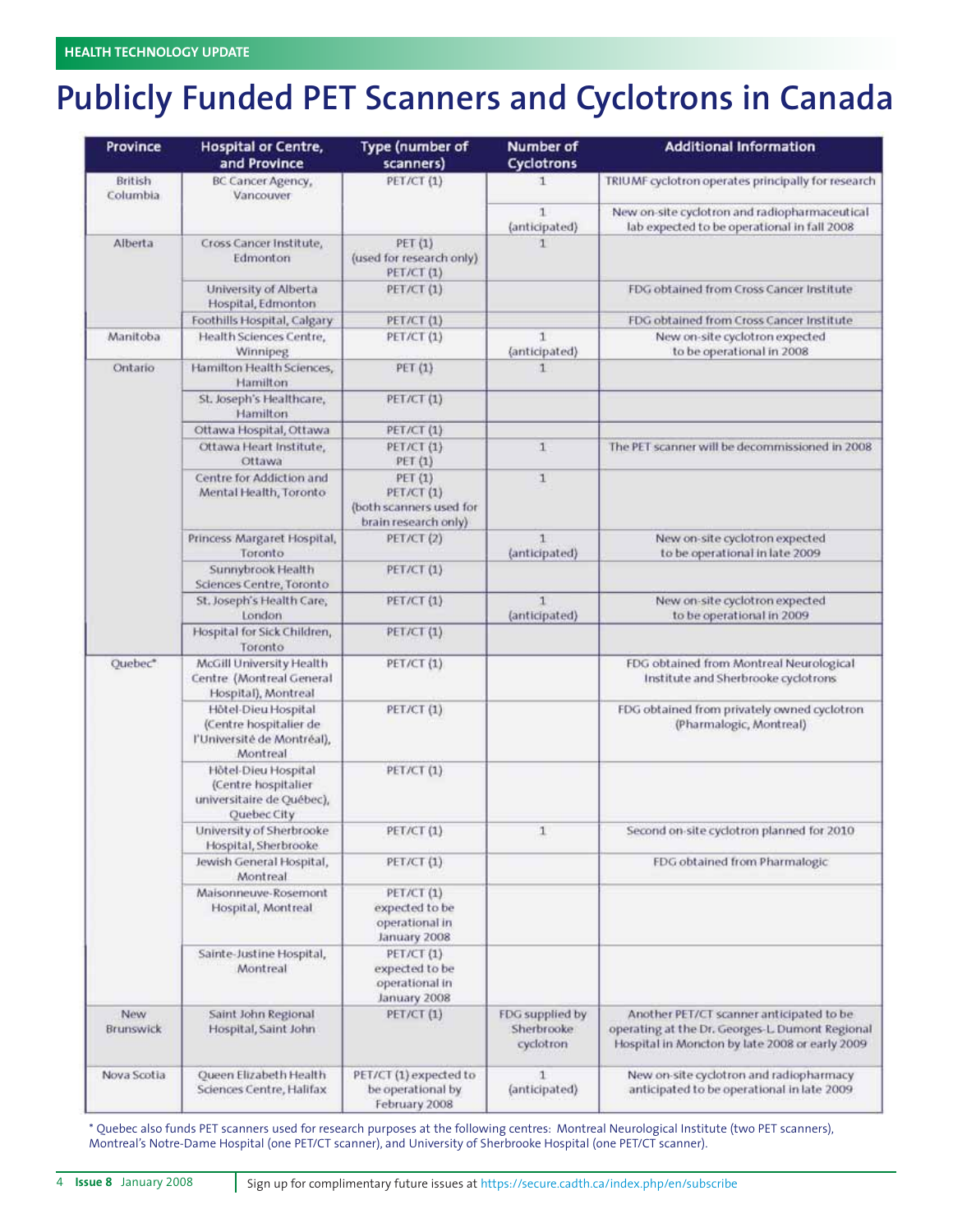## **Gender Solutions™: Knee Replacement Implants for Women**

Knee replacement implants designed for women acknowledge anatomical differences and attempt to overcome perceived limitations of existing unisex implants.

Total knee replacement (TKR) is a type of surgery used for patients with advanced arthritis or other conditions who have exhausted all other forms of more conservative care. TKR involves replacing part of the femur (thigh bone) and tibia (shin bone) with two metallic implants that will together function as a new knee. Many implants are currently available for TKR, the majority of which are unisex; smaller sizes are usually used in women.

## **How It Works**

The Gender Solutions™ High-Flex Knee (Zimmer, Inc.) femoral implant was developed following extensive clinical experience with Zimmer's NexGen™ unisex TKR implant as well as radiographic research comparing the knees of men and women.<sup>1</sup> Differences were noted in the shape, size, and movement of the femur. Based on these anatomic and biomechanical differences, a TKR femoral implant was designed specifically for women by modifying the unisex NexGen TKR implant.

The main differences between the Gender Solutions TKR implant and the unisex NexGen TKR implant are:

- The Gender Solutions implant is slightly thinner from side to side.
- The rear portion of the Gender Solutions implant is slightly thinner from front to back.
- The shape of the Gender Solutions implant is modified slightly to accommodate a woman's wider pelvis, which affects how the femur moves in relation to the patella (knee cap).

The Gender Solutions implant may improve clinical outcomes following TKR in women and increase patients' satisfaction with their surgery by providing an implant that feels more natural to them. However, there is no published evidence to confirm such improvements.

## **Who Might Benefit**

There were about 33,600 knee replacement procedures in Canada in 2004-2005; of these, approximately 60% were in women.<sup>2</sup> The Gender Solutions implant is indicated for all female patients requiring TKR, unless they have anatomical deformities in the knee joint. The implant may also be used in some men if warranted by their anatomy.

## **Regulatory Status**

The Gender Solutions implant was licensed by Health Canada in late 2006 under Zimmer's NexGen licensing. It also received US Food and Drug Administration licensing in 2006. Several other companies have announced plans to market gender-specific TKR implants in the near future.<sup>3</sup>

## **Evidence**

Currently, there are no published trials of the Gender Solutions implant. The



*Differences between the Gender Solutions™ High-Flex Knee implant and a traditional implant.*

evidence to support its claimed superiority over the existing NexGen unisex implant is based on unpublished cadaveric and radiographic studies. Results from recently launched clinical trials of the Gender Solutions knee implant are expected to be available in the next two to five years.

## **Cost**

The Canadian cost for the implant is currently unavailable.

#### References

- 1. The only knee replacement inspired by a woman's shape and size. Warsaw (IN): Zimmer; 2007. Available: http://www.genderknee.com/micro/z/ctl/op/g lobal/action/8
- 2. <sup>2006</sup> CJRR report: total hip and total knee replacements in Canada. Ottawa: Canadian Institute for Health Information; 2006. Available:

http://secure.cihi.ca/cihiweb/dispPage.jsp?cw page=PG\_387\_E&cw\_topic=387&cw\_rel=AR\_3  $0E$ 

3. Brooks J. CMAJ 2007;176(3):309. Available: http://www.cmaj.ca/cgi/reprint/176/3/309-a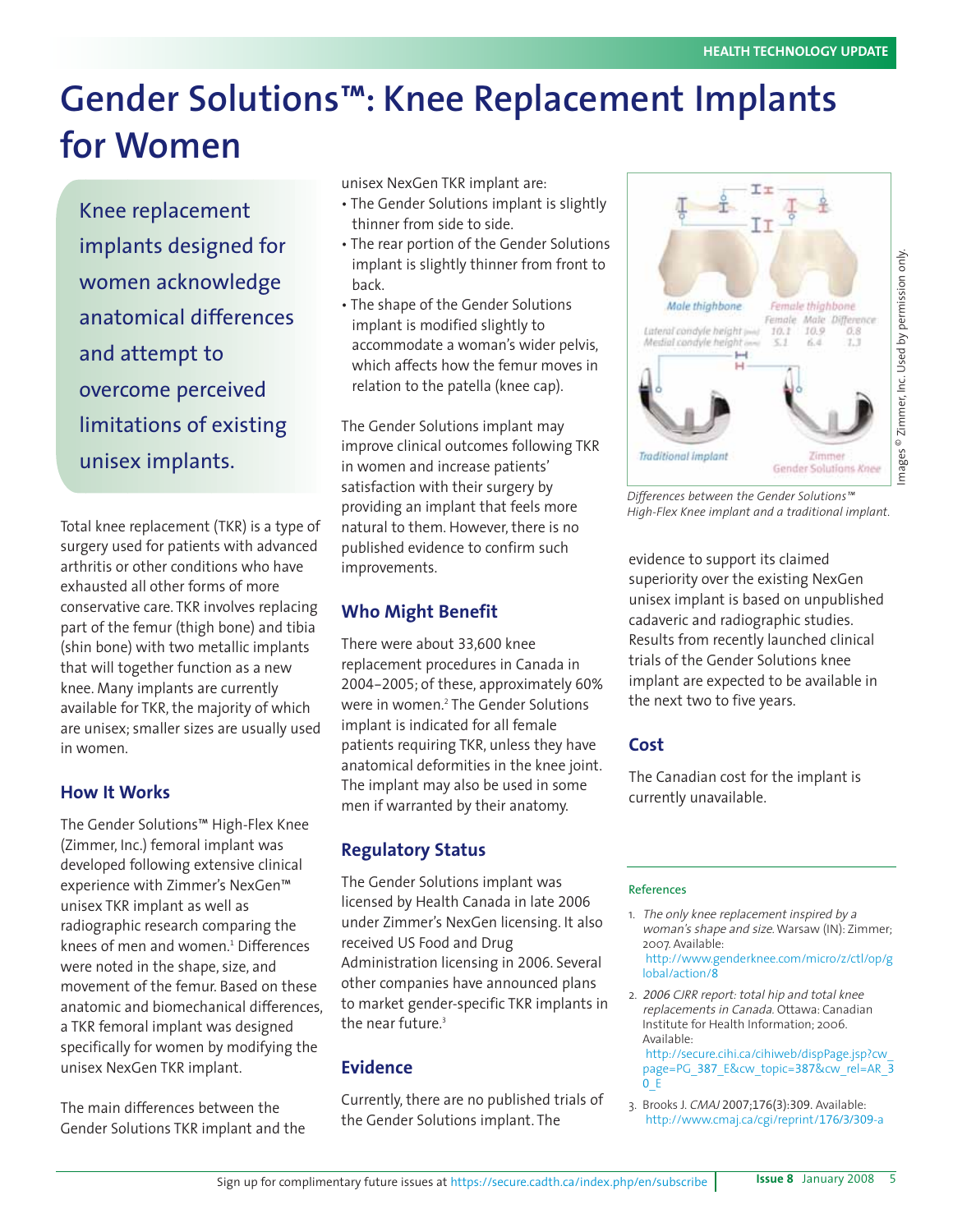## **CorCap™: A Support Device for the Failing Heart**

CorCap™ is a supportive device that is sewn around the heart to help normalize its shape and function. It may improve quality of life for some patients with heart failure.

### **Heart Failure**

In heart failure, the heart becomes progressively enlarged and less efficient at pumping blood. Patients become tired and short of breath with everyday activities. Heart failure is common with aging, can be hard to treat, and is a leading cause of hospital admission.<sup>1</sup>

#### **How It Works**

The CorCap™ Cardiac Support Device (CSD) is a pliable mesh-like structure that is sutured into place around the heart during open heart surgery.

#### **Who Might Benefit**

More than 400,000 Canadians have heart failure, and about 50,000 new cases are diagnosed each year.<sup>1</sup> The prevalence of heart failure is increasing as the population ages and the management of other heart diseases improves. New drugs and technologies have helped, although survival rates have improved little over recent decades.<sup>1</sup> The CorCap device is

intended for patients with moderate to severe heart failure that is worsening despite drug therapy.<sup>2</sup>

### **Regulatory Status**

CorCap CSD (Acorn Cardiovascular) is not licensed in Canada and is approved only for investigational use in the US. In 2005, the US Food and Drug Administration did not approve the device due to lack of clear evidence of effectiveness, possible increased surgical risk, and concerns about the difficulty of subsequent heart surgery.<sup>2</sup> According to Acorn Cardiovascular, an additional study has been initiated to assess the device's safety and efficacy in 50 to 75 patients undergoing concomitant mitral valve repair; results are anticipated in 2008. The CorCap CSD is available in Europe.

### **Evidence**

The Acorn CSD study included 300 patients in North America (almost equally men and women; average age of 52 years); 193 of the patients (64%) also required mitral

valve surgery. By 2003, all patients had entered the study and half were randomly assigned to receive CorCap. After three years of follow-up, patients with CorCap devices showed statistically significant improvements in some (but not all) aspects of cardiac function, had better quality of life, and needed fewer additional heart operations; however, survival and the rate of repeat hospitalizations were no better.<sup>3-5</sup>

### **Cost**

No device cost information is available. As open heart surgery is required, device insertion would be costly, although the procedure takes less than 30 minutes and in some patients could be done along with other necessary heart surgery.<sup>5</sup> Costs may be offset if further heart procedures are avoided — particularly heart transplantation, which is expensive, has poor outcomes, and is limited by the lack of available organs.<sup>6</sup>



*The CorCap™ Cardiac Support Device*

#### References

- 1. Rich MW. CMAJ 2005;173(1):53-4. http://www.cmaj.ca/cgi/reprint/173/1/53
- 2. Weinstein L. Ombudsman's summary of the scientific issues in dispute for the Medical Devices Dispute Resolution Panel Meeting on Acorn Cardiovascular, Inc.'s CorCap CSD. Rockville (MD): U.S. Food and Drug Administration; 2006. Available: http://www.fda.gov/ohrms/dockets/ac/06/qu estions/2006-4269q1 final.pdf
- 3. Starling RC, et al. Ann Thorac Surg 2007;84(4):1236-42.
- 4. Mann DL, et al. Ann Thorac Surg 2007;84(4):1226-35.
- 5. Starling RC, et al. J Card Fail 2004;10(6 Suppl):S225-33.
- 6. Olsson A, et al. Eur J Cardiothorac Surg 2005;28(3):448-53.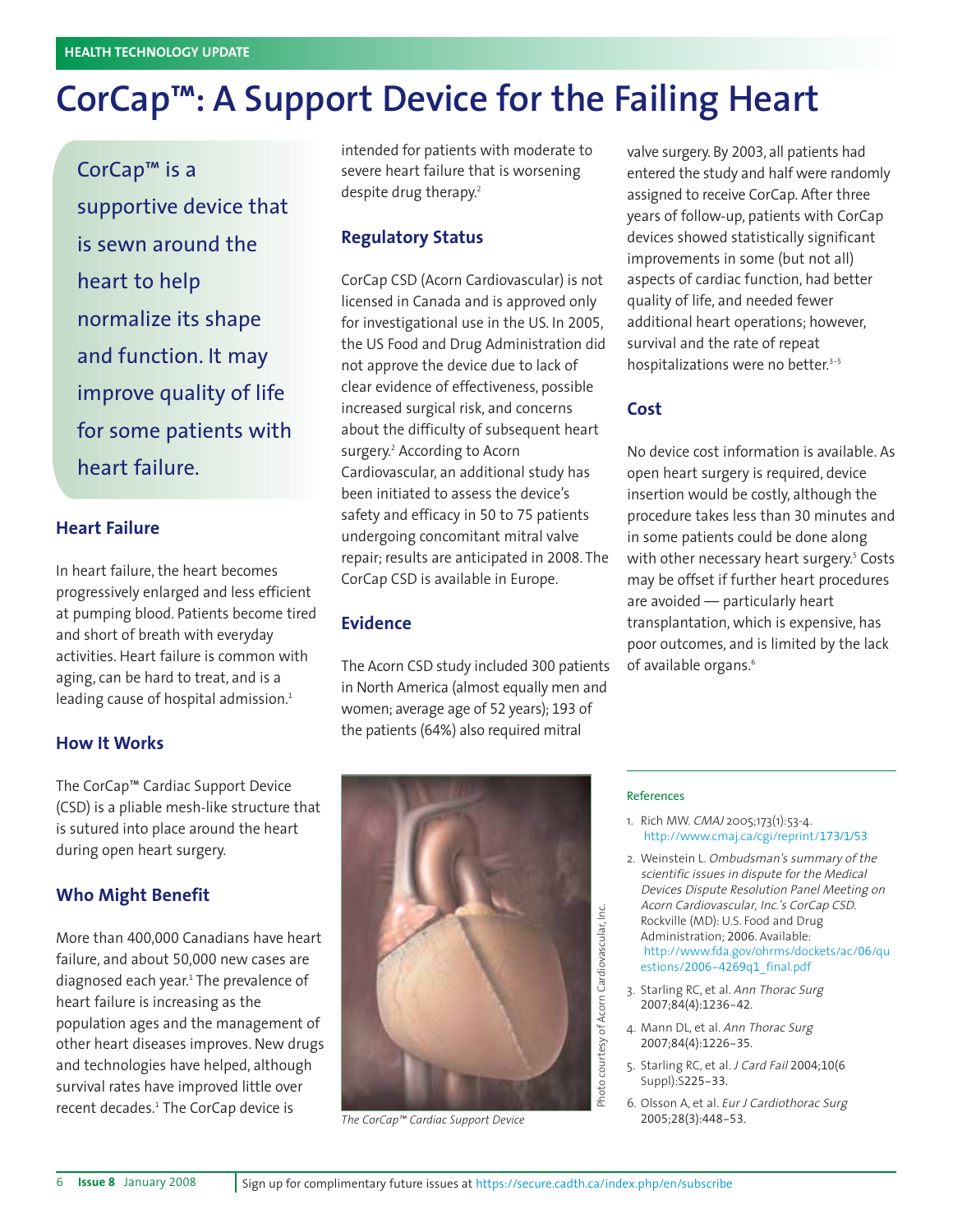## **The Treatment of Cancer Pain from Bone Metastases Using ExAblate® (Magnetic Resonance-Guided Focused Ultrasound)**

Pain from bone metastases is often severe and can seriously decrease quality of life.

ExAblate® 2000 is a thermal heating device that delivers high intensity focused ultrasound waves to kill cells at a precise focal point without damaging adjacent healthy tissue. Currently used to treat uterine fibroids, this non-invasive procedure is being investigated for the palliation of painful bone metastases in patients who do not respond to other treatments.

## **How It Works**

ExAblate is used in combination with magnetic resonance imaging (MRI) to identify and monitor the precise location of the painful bone lesions. Once the lesion is identified, ExAblate delivers a beam of high intensity focused ultrasound to the target, raising the temperature sufficiently to cause tissue destruction. The precise mechanism of analgesia is unknown, but immediate pain relief may be due to the destruction of nerve tissue, while continued analgesia may result from a decrease in tumour mass and subsequent pressure on the bone.<sup>1</sup>

The treatment takes approximately 80 minutes and is performed in an outpatient clinic.<sup>1</sup> Patients are given intravenous sedation and analgesia to prevent movement during the procedure. Potential complications of ExAblate treatment include superficial skin burns and thermal damage to adjacent heatsensitive organs.<sup>2</sup>

## **Who Might Benefit**

Bone metastases are common in cancer patients. Almost all patients with metastatic prostate cancer have tumours that have spread to the bone.<sup>3</sup> In breast cancer, bone is the second most common



*Once the MRI scanner has provided a three-dimensional image of the target, the ExAblate® transducer delivers high intensity focused ultrasound to the site.*

site of metastases, affecting 90% of patients with progressive breast cancer.<sup>1</sup>

## **Early Evidence**

The first feasibility study included 13 patients.<sup>1</sup> Ten patients reported reductions in pain intensity (as measured by a Visual Analog Scale) and medication use during a mean follow-up period of two months. In most cases, pain reduction was noted as early as three days following ExAblate treatment. Some patients reported a small increase in pain in the immediate post-procedural period, but this pain subsided shortly after. One patient was unable to tolerate the ultrasound-induced pain and treatment was stopped. Two patients died (due to disease progression) within the first month after treatment.<sup>1</sup>

A second feasibility study of ExAblate for pain palliation is underway at Toronto's Mount Sinai Hospital.

## **Future Developments**

MRI-guided high intensity focused ultrasound is also being evaluated for its

ability to destroy malignant cells in cancers of the breast, bone, liver, kidney, pancreas, uterus, and prostate.<sup>4</sup>

## **Regulatory Status**

The ExAblate 2000 system (InSightec Ltd., Israel) was licensed by Health Canada in 2007 for the treatment of uterine fibroids.

### **Cost**

According to InSightec, the ExAblate 2000 system costs approximately US\$1 million. This does not include the cost of the MRI scanner used during the procedure.

#### References

- 1. Catane R, et al. Ann Oncol 2007;18(1):163-7.
- 2. Catane R, et al. ExAblate 2000 Clin Rep 2006;5(1):1-8. Available: http://www.insightec.com/SIP\_STORAGE/files/  $1/261.pdf$
- 3. Goh P, et al. Curr Oncol 2007;14(1):9-12.
- 4. ter Harr HG, et al. Int J Hyperthermia 2007;23(2):89-104.